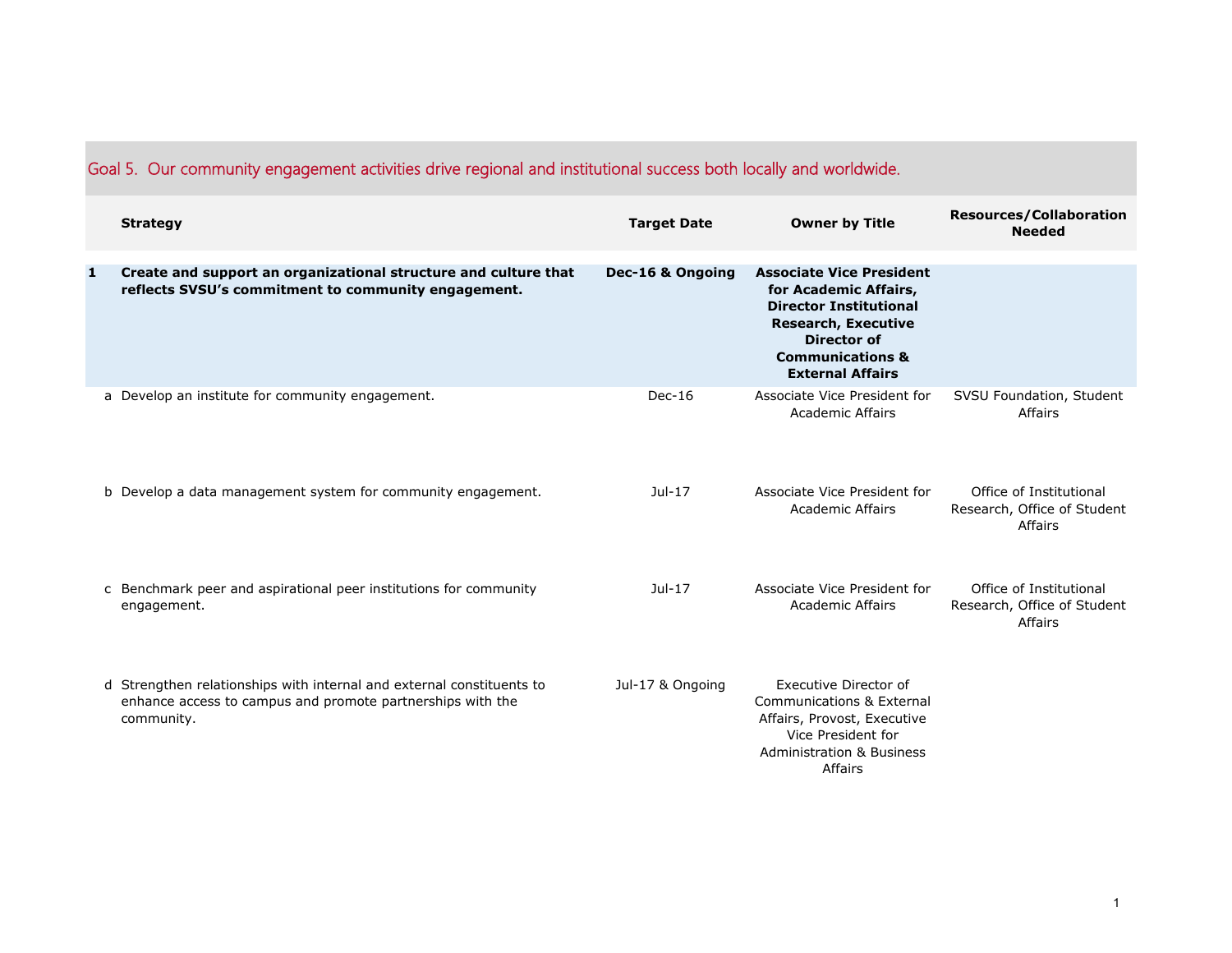| Goal 5. Our community engagement activities drive regional and institutional success both locally and worldwide. |                                                                                                                                                                                                                                                              |                    |                                                                                                                             |                                                                                           |
|------------------------------------------------------------------------------------------------------------------|--------------------------------------------------------------------------------------------------------------------------------------------------------------------------------------------------------------------------------------------------------------|--------------------|-----------------------------------------------------------------------------------------------------------------------------|-------------------------------------------------------------------------------------------|
|                                                                                                                  | <b>Strategy</b>                                                                                                                                                                                                                                              | <b>Target Date</b> | <b>Owner by Title</b>                                                                                                       | <b>Resources/Collaboration</b><br><b>Needed</b>                                           |
|                                                                                                                  | e Achieve 2025 Carnegie Community Engagement re-classification.                                                                                                                                                                                              | Jul-17 & Ongoing   | Associate Vice President for<br><b>Academic Affairs</b>                                                                     |                                                                                           |
| $\overline{2}$                                                                                                   | Integrate community engagement activities into academic<br>programs and research.                                                                                                                                                                            | Jul-17 & Ongoing   | <b>Associate Vice President</b><br>for Academic Affairs,<br><b>Associate Provost Student</b><br><b>Affairs</b>              |                                                                                           |
|                                                                                                                  | a Evaluate, improve and develop service learning and community-based<br>courses.                                                                                                                                                                             | Jul-17 & Ongoing   | Associate Vice President for<br>Academic Affairs, Director<br>Center for Academic<br>Innovation & Online<br>Learning, Deans | Office of Institutional<br>Research                                                       |
|                                                                                                                  | b Evaluate, improve and develop scholarship and research that contributes<br>to outreach and engagement.                                                                                                                                                     | Jul-17 & Ongoing   | Associate Vice President for<br>Academic Affairs, Director<br>Sponsored Programs, Deans                                     |                                                                                           |
|                                                                                                                  | c Increase the number of faculty and staff who participate in community<br>outreach.                                                                                                                                                                         | Jul-17 & Ongoing   | Associate Vice President for<br><b>Academic Affairs</b>                                                                     | Deans, Student Affairs                                                                    |
|                                                                                                                  | d Increase the number of students who participate in curricular and co-<br>curricular community engagement.<br>• Percentage participating in internships<br>• Percentage participating in outreach<br>• Percentage participating in community based research | Jul-17 & Ongoing   | Associate Vice President for<br><b>Academic Affairs</b>                                                                     | Career Services, Student<br>Affairs, Sponsored Programs,<br>Institutional Research, Deans |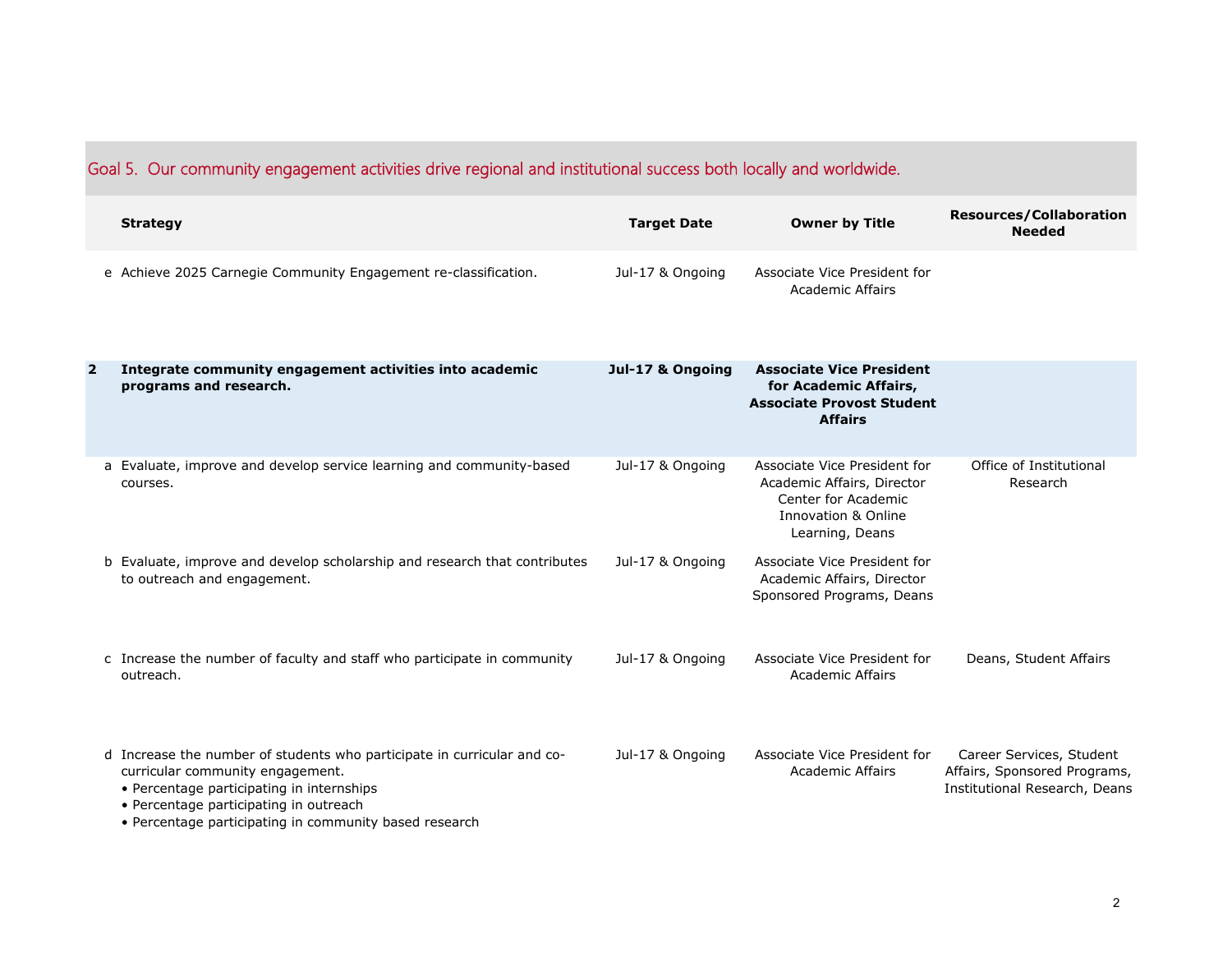|   | <b>Strategy</b>                                                                              | <b>Target Date</b> | <b>Owner by Title</b>                                                                                                                                                                                                                             | <b>Resources/Collaboration</b><br><b>Needed</b>                                  |
|---|----------------------------------------------------------------------------------------------|--------------------|---------------------------------------------------------------------------------------------------------------------------------------------------------------------------------------------------------------------------------------------------|----------------------------------------------------------------------------------|
|   | e Develop a community engagement certificate program honoring civically<br>engaged students. | $Dec-18$           | Associate Vice President for<br><b>Academic Affairs</b>                                                                                                                                                                                           | Academic Deans, Office of<br>Student Affairs, Center for<br>Academic Achievement |
| 3 | Create and expand mutually beneficial partnerships that impact<br>our community.             | Dec-18 & Ongoing   | <b>Associate Vice President</b><br>for Academic Affairs,<br><b>Executive Director of</b><br><b>Communications &amp;</b><br><b>External Affairs, Executive</b><br><b>Director SVSU Foundation,</b><br><b>Director Sponsored</b><br><b>Programs</b> |                                                                                  |
|   | a Prioritize institutional resources to enhance community engagement.                        | Jun-18 & Ongoing   | Associate Vice President for<br>Academic Affairs, Executive<br>Director SVSU Foundation                                                                                                                                                           | <b>Administration &amp; Business</b><br>Affairs, Sponsored Programs              |
|   | b Evaluate, improve and develop community partnerships.                                      | Jul-17 & Ongoing   | Associate Vice President for<br>Academic Affairs, Executive<br>Director of Communications<br>& External Affairs, Executive<br>Director SVSU Foundation,<br>Associate Provost Student<br>Affairs                                                   | <b>Institutional Research</b>                                                    |
|   | c Evaluate and develop external funding to support community<br>engagement activities.       | Jul-17 & Ongoing   | <b>Executive Director SVSU</b><br>Foundation, Director<br>Sponsored Programs                                                                                                                                                                      | Office of Academic Affairs                                                       |

## Goal 5. Our community engagement activities drive regional and institutional success both locally and worldwide.